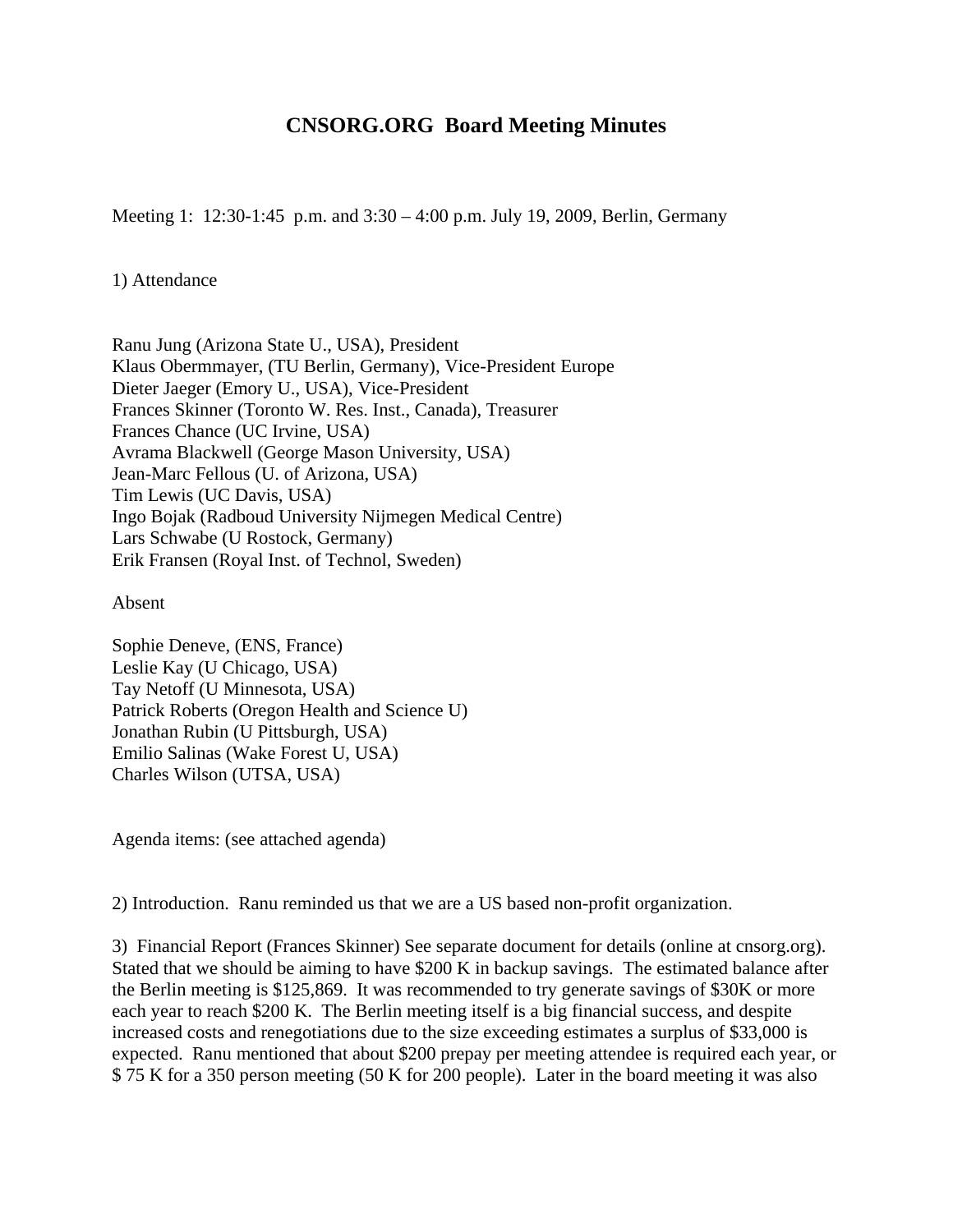noted that registration through wiring money costs substantial fees in some cases. It was suggested to add a fixed amount to the registration fee for people wiring in their fee.

4) Web Page (Ranu). Using 'Academic Web Pages' to serve our web presence is deemed a success. The rate is only \$380 per year. The turnaround time for requested updates is about 24 hours. Ranu proposed that each board member look after one section of our web pages. [The section associated with the board members other duties – see below]. Frances noted that we might want a web pages subcommittee. **Ingo volunteered to chair and organize the web activity.** Dieter commented that we should notify Academic Web Pages who is authorized to request changes to our web pages – at this point there are no safety guards.

5) Logo. It was noted that OCNS is much lacking a logo. Two board members promised to submit a design soon, one of who was Udo Ernst.

6) Call for Proposals (Ranu). We like to get meeting sites settled 2 years ahead. The current call letter needs to be reworked for clarity. We most urgently need a US site for 2012. It was suggested that we contact potential local organizers personally. A discussion about Asia as potential meeting site ensued. It was felt that Asia should not be excluded but that it could be quite problematic in terms of attendance.

## 7) Board Member Responsibilities (Ranu)

The president remarked that it is very important that everyone of the board contribute to the workings of the Organization in a specific way.

8) Construction sites (Ranu and others). We need a common access point to documents, etc. Google Apps was suggested. Ranu also noted that we often lack a copy of outgoing e-mails. A group account from which e-mails are sent could address this. Another option is to cc each mail to a OCNS account. Another problem noted was the lack of backups. **Frances Chance volunteered to look into this.** It was also noted that we would link to CNS training programs better by using a common format. [Right now the Latin American Summer school has big coverage, while Woods Hole and the EU course in Freiburg are not even mentioned]. For future meetings, we would like to mail fliers through a regional distribution system, ie. sending bundles of fliers to local subdistributors. **Klaus volunteered to handle the European distribution of fliers**. Dieter noted that postage to European addresses might be cheaper from US than from Germany. [Note added: US First Class International Letter is \$1.76; a letter within Germany is Euro 0.90,  $(\sim $1.27)$ , a letter within Europe sent from Germany is Euro 1.25  $(\sim $1.76)$ ].

9) Presentation by Ann Avouris (Springer). Ann announced the release of NeuroNetwork.com, a Springer communications network for science groups. She invited OCNS to participate. Ann also announced a plan to create a Springer encyclopedia of computational neuroscience, which would mostly be sold in electronic version to libraries. The entries would be gathered through an editorial board (tbd). Ann asked OCNS to lend our sponsorship and name to this encyclopedia. In return we could receive a share of royalties, which could be on the order of \$10K per year. We would also advise Springer in launching this encyclopedia. A discussion ensued about how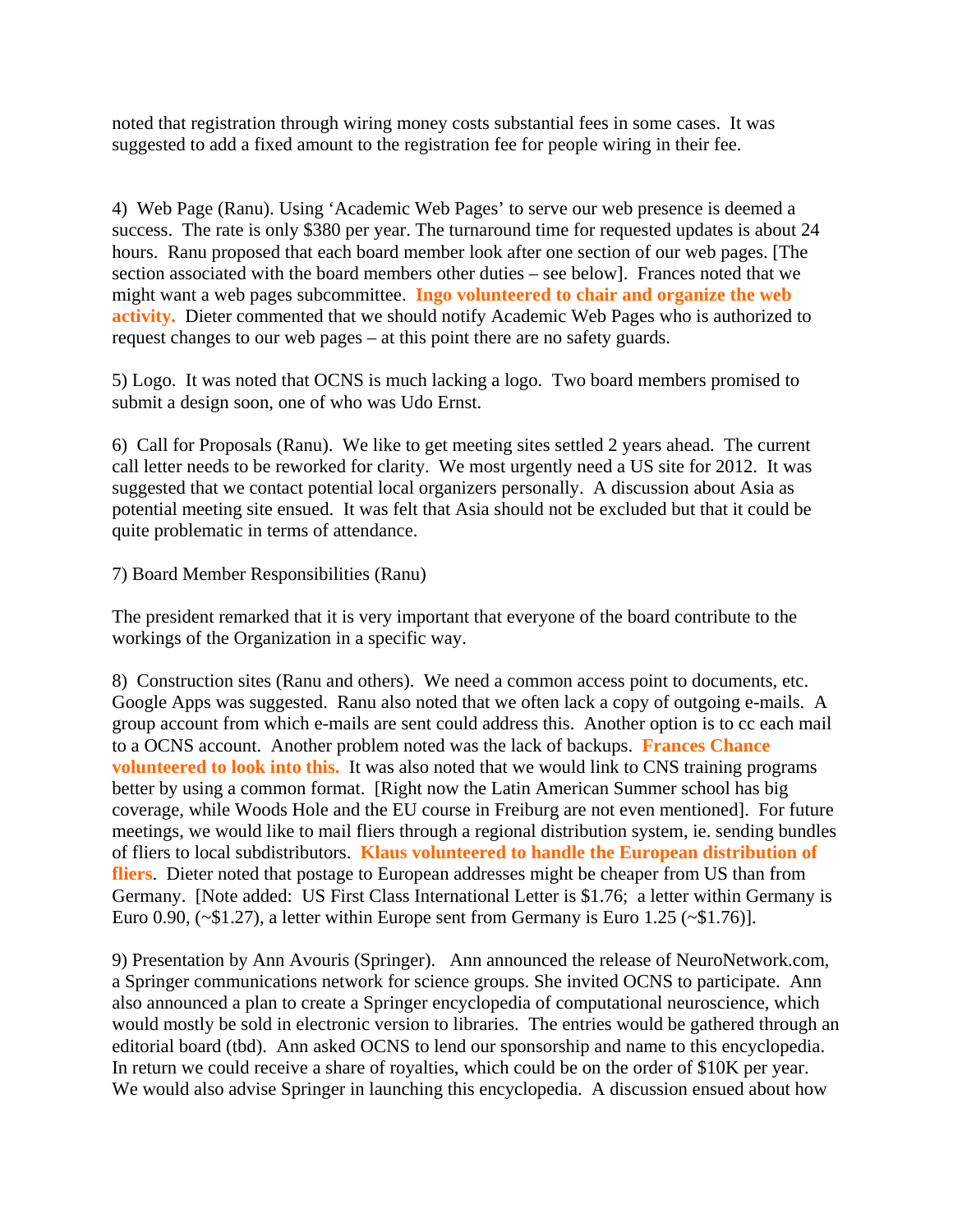this encyclopedia would be different from or an additional benefit to Scholarpedia, which is open-source.

10) Reg Online: The layout needs to be improved. **Lars volunteered to take this job over from Ranu.**

11) Election on new Board Members: On the ballot and previously agreeing to serve were: Astrid Prinz, Carmen Canavier, Alex Dimitrov, Brian Mulloney. Astrid and Alex are rotating off the program committee. As postdoc representative Nathan Schultheiss self-identified himself as candidate. **The board voted unanimously in favor of all named candidates to join the board.** 

12) All board members are expected to be responsive to e-mails, and/or let the board and president know what their meeting attendance will be. In accordance with OCNS by-laws, Sophie Deneve's term on the board was terminated by unanimous vote because of her absence from the Board meetings.

13) A 6 month transition period is planned to help new board members take over the tasks of old board members.

14) It was voted that exec members (President, Treasurer, VPs) should have 3 year Jan-Dec terms(rather than July-July) to ensure that the July CNS meeting handling can be completed. After that, a 6 month transition period would occur (as for other board members).

Therefore: New exec and board members voted in during July CNS meeting:

- new board members start 3 year term as of July, old board members rotating off would stay on for 6 months (till Dec) to help with transition (especially important now with well-defined duties for all board members)

- new exec members officially start their term in Jan, but "shadow" the exec for 6 months (July – Dec). old exec members stay on for 6 months (Jan-June) to help with transition.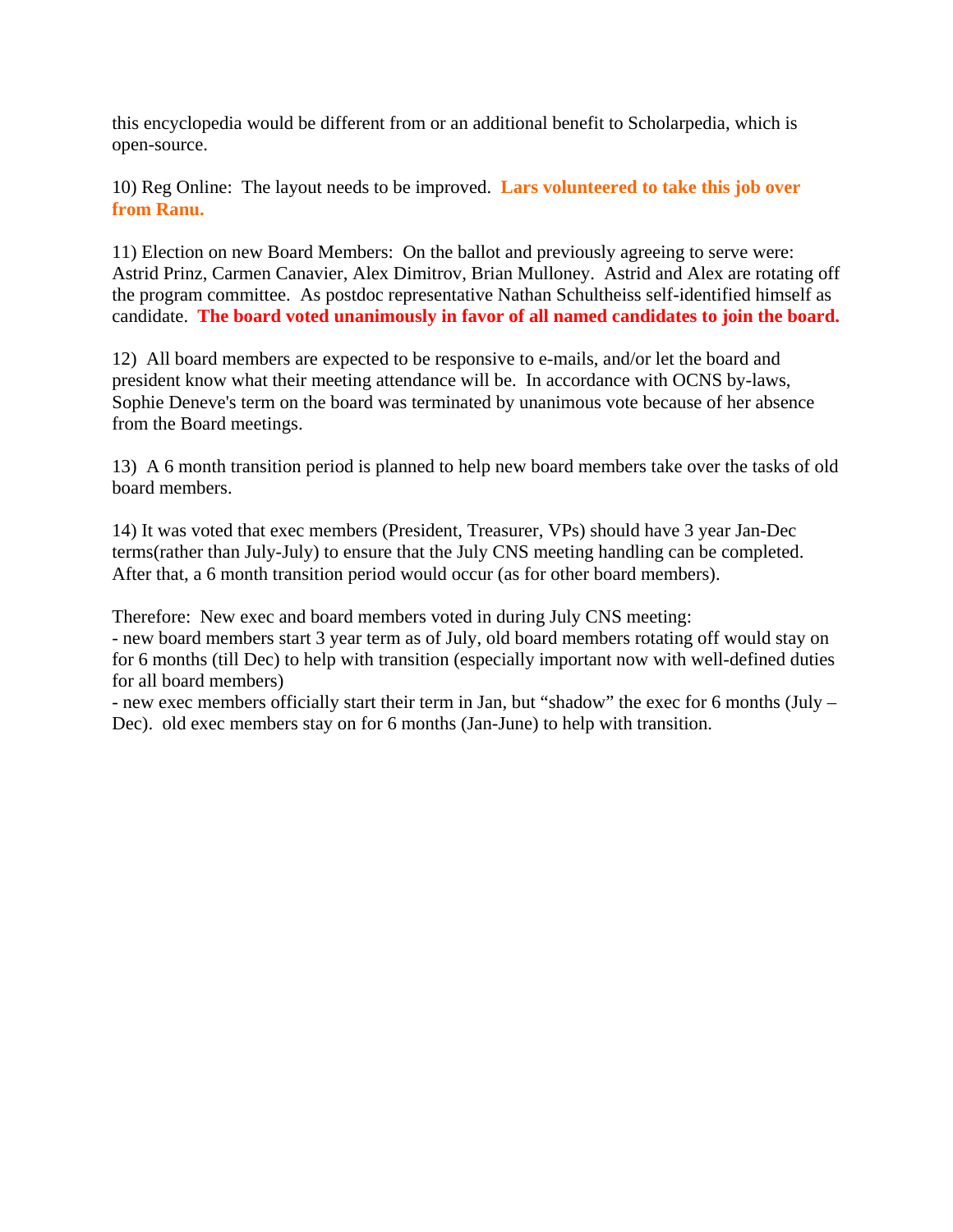Meeting 2: 12:30-1:30 p.m. and 3:10 – 3:40 p.m. July 20, 2009, Berlin, Germany

## 1) Attendance

Ranu Jung (Arizona State U., USA), President Klaus Obermmayer, (TU Berlin, Germany), Vice-President Europe Dieter Jaeger (Emory U., USA), Vice-President Frances Skinner (Toronto W. Res. Inst., Canada), Treasurer Frances Chance (UC Irvine, USA) Avrama Blackwell (George Mason University, USA) Jean-Marc Fellous (U. of Arizona, USA) Tim Lewis (UC Davis, USA) Ingo Bojak (Radboud University Nijmegen Medical Centre) Lars Schwabe (U Rostock, Germany) Erik Fransen (Royal Inst. of Technol, Sweden) Don Johnson (Rice U, USA), Program Chair

Brian Mulloney (UC Davis, USA)

Alex Dimitrov (Montana State U, USA) Astrid Prinz (Emory U, USA) Carmen Canavier (LSU, New Orleans, USA) Nathan Schultheiss (Emory University, Atlanta, USA), postdoc representative

Dennis Glanzman, NIMH Yuan Liu, NINDS

James Bower (UTSA, San Antonio, USA)

Absent

Sophie Deneve, (ENS, France) Leslie Kay (U Chicago, USA) Tay Netoff (U Minnesota, USA) Patrick Roberts (Oregon Health and Science U) Jonathan Rubin (U Pittsburgh, USA) Emilio Salinas (Wake Forest U, USA) Charles Wilson (UTSA, USA)

2) Board Member responsibilities and benefits (Ranu). Tasks for each board member were discussed (see list on next page). **A unanimous vote was passed that all board members receive \$200 off the registration fee for future CNS meetings** due to increased responsibilities and as an encouragement to attend.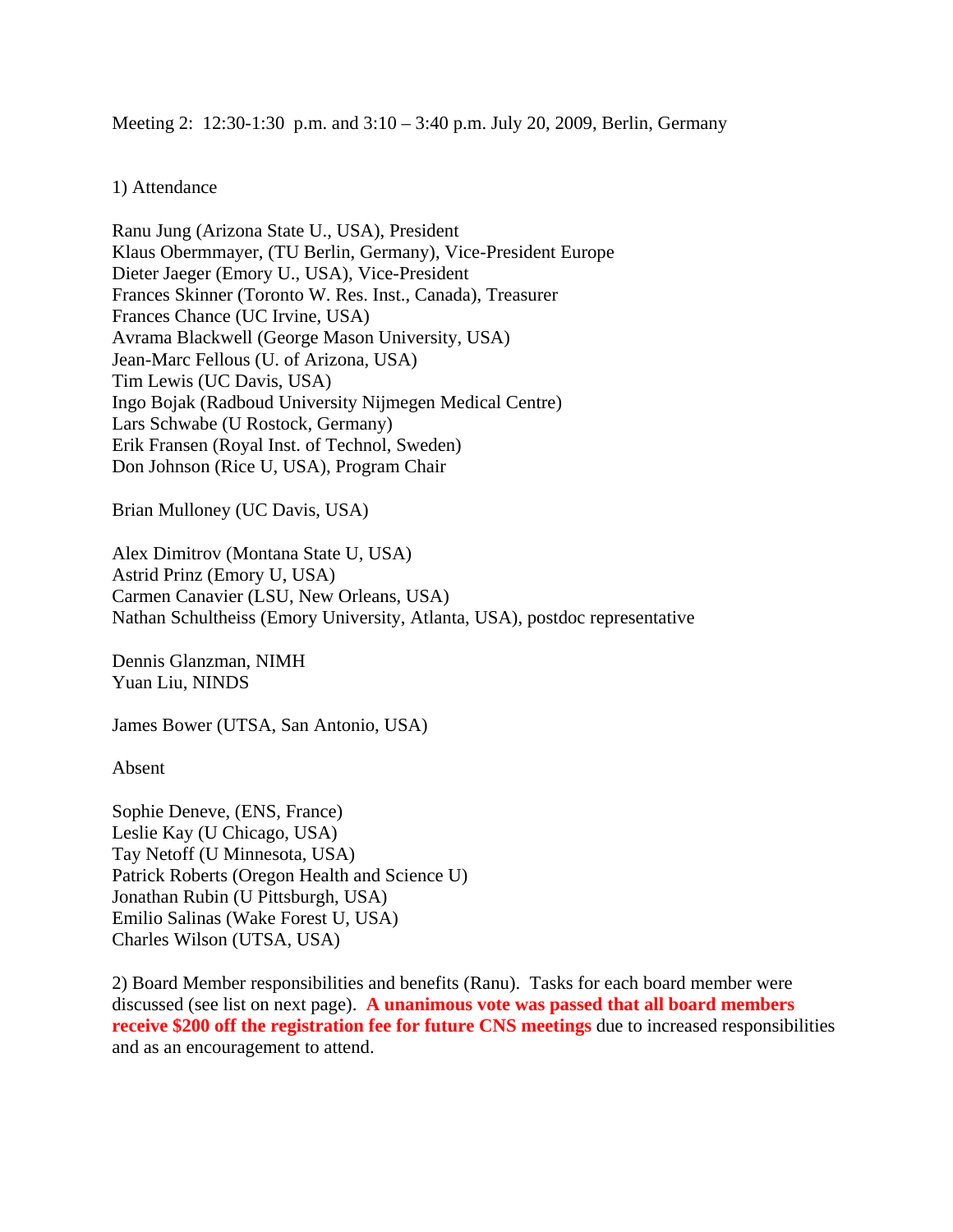List of CNS2010 Exec and Board with responsibilities 2009 Executive Committee: President: Ranu Jung (Arizona State U, USA) (2006-2009) Vice-President and Secretary: Carmen Canavier (Louisiana State Uy (2009-2012) – Sponsorship Co-Chair Vice-President: Klaus Obermayer (Technische Universität Berlin, Germany) (2008-2011) – Sponsorship Co-Chair Treasurer: Frances Skinner (Toronto Western Research Institute, Canada) (2007-2010) Ex officio- Dieter Jaeger (Emory U, USA) Ex officio- Udo Ernst (U Bremen, USA) CNS\*2010 Program Chair: Don Johnson (Rice U, USA) (2008-2011) CNS\*2010 Publication Chair: Jean-Marc Fellous (University of Arizona) (2009-2012) 2009 Board of Directors: Avrama Blackwell (George Mason U, USA) (2008-2011) – Awards (Travel, Poster, other) Ingo Bojak (Radboud U Nijmegen Medical Centre, Netherlands) (2007-2010) – OCNS Web pages (overall) Frances Chance (U California-Irvine, USA) (2007-2010) – IT support Alex Dimitrov (Montana State U, USA) (2009-2012) - Workshops Erik Fransén (Royal Institute of Technology, Sweden) (2008-2011) – OCNS web pageslocal meeting updates Brian Mulloney (UC Davis, USA) (2009-1012) - Tutorials Tay Netoff (U Minnesota, USA) (2008-2011) – Database of Compneuro programs & **Communications** Astrid Prinz (Emory University, USA) (2009-2012) - Awards (Travel, Poster, other) Patrick Roberts (Oregon Health and Science U, USA) (2006, 2008-2010) – Workshops Jonathan Rubin (U Pittsburgh, USA) (2008-2011)- Database of Compneuro programs & **Communications** Emilio Salinas (Wake Forest U, USA) (2007-2010) - IT support

Lars Schwabe (U Rostock, Germany) (2008-2012) – Meeting registration (RegOnline) Nathan Schultheiss (Boston University, USA) (2009-2012) – Postdoc representative Charles Wilson (U Texas-San Antonio, USA) (2008-2011) – Local Organizer 2010

3) Sponsorship. **It was decided that the Europe VP (currently Klaus) will try to secure funding for sending EU nationals to CNS meetings to the US.** Jim Bower volunteered to attract additional sponsorship to the 2010 meeting. **He was given the permission to ask for support levels beyond the ones listed by OCNS.** The treasurer (currently Frances Skinner) MUST get a cc of all transactions involving money, including the gathering of sponsorship funds. It was discussed that computer/software companies should be targeted to ask for support. This provides rich hunting grounds in Texas.

4) Program committee report (Don). Out of 416 abstracts submitted to the Berlin meeting 16 were rejected. The confmaster site for submission and review was a mixed blessing. For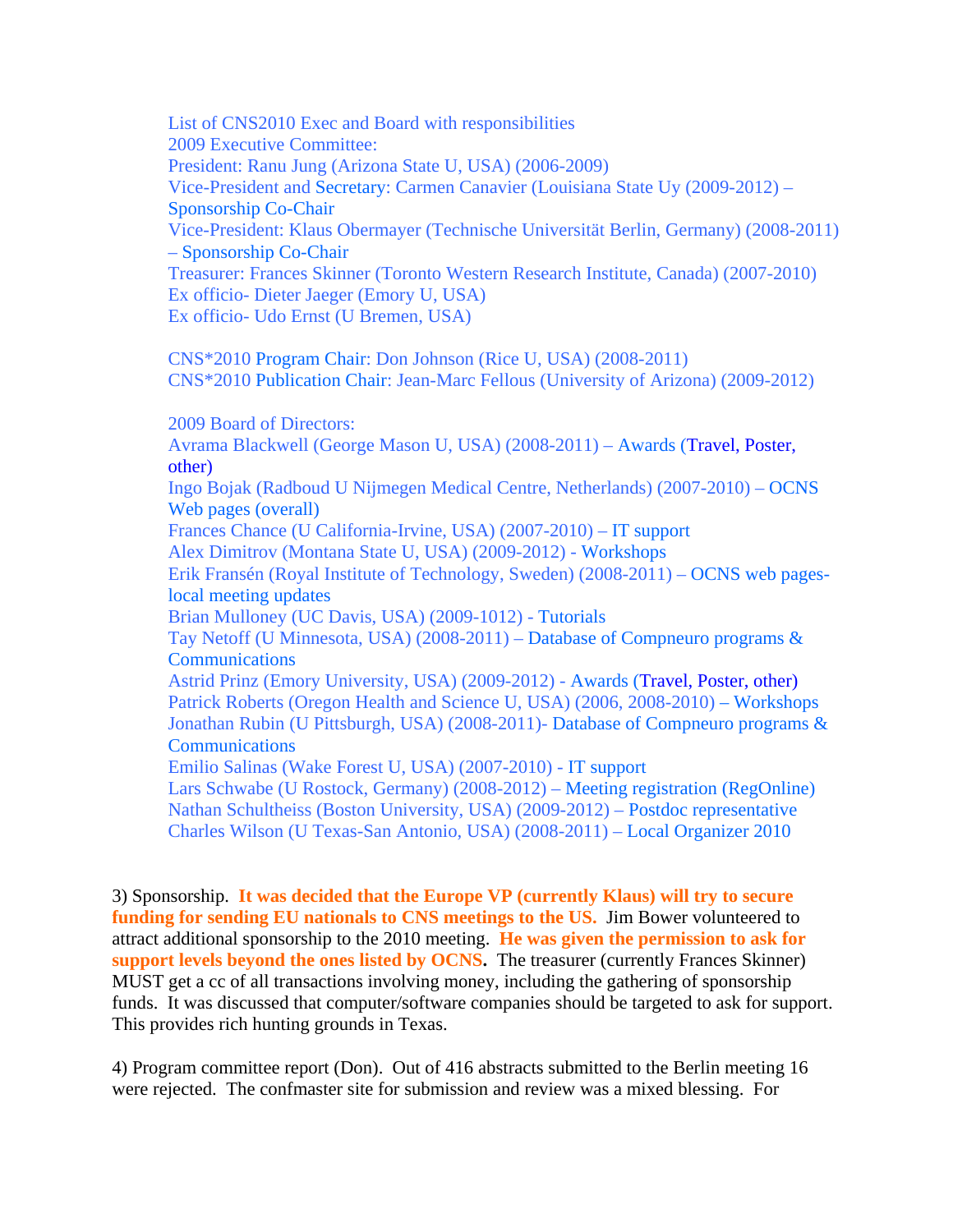instance only 300 addresses can be given for any e-mail. There is no way knowing who is a postdoc among applicants. However, the utility of BMC for publishing abstracts proved to be a less pleasant experience yet. The formatting of abstracts in .rtf was very tedious and error prone. It was agreed that we would check into using the Frontiers series instead. Don requested that the Program committee would work with a publications chair in the Board to share the burden of publishing. **Jean-Marc Fellous volunteered to be the Publications Chair on the board.** He will also be the point person to check into publishing through Frontiers instead of BMC.

5) Update on CNS\*2010 in San Antonio (Jim Bower). Jim showed slides depicting the hotel, the venue for the dinner (Texas barn style), and the party (his ranch). The hotel Gunther holds 450 people if needed. The meeting rooms are free for a minimum food order of 25K. AV will be provided by the University for free as well. The total estimated cost is \$74,000. A complete quote from the Gunther hotel is available to the board via Ranu / Frances. Overall, Jim expects the meeting costs to be quite low.

6) Travel Fellowships (Tim Lewis). Stats for Berlin: 14 fellowships from NIH grant for US attendees. 7 from developing countries, 18 from Europe. We need future travel funding for Europeans to come to US meetings. Ranu has secured 3 years of NSF support (50K total) for Frontiers lectures and postdoc travel (but not student travel). Note: OCNS uses the World Bank definition of developing countries.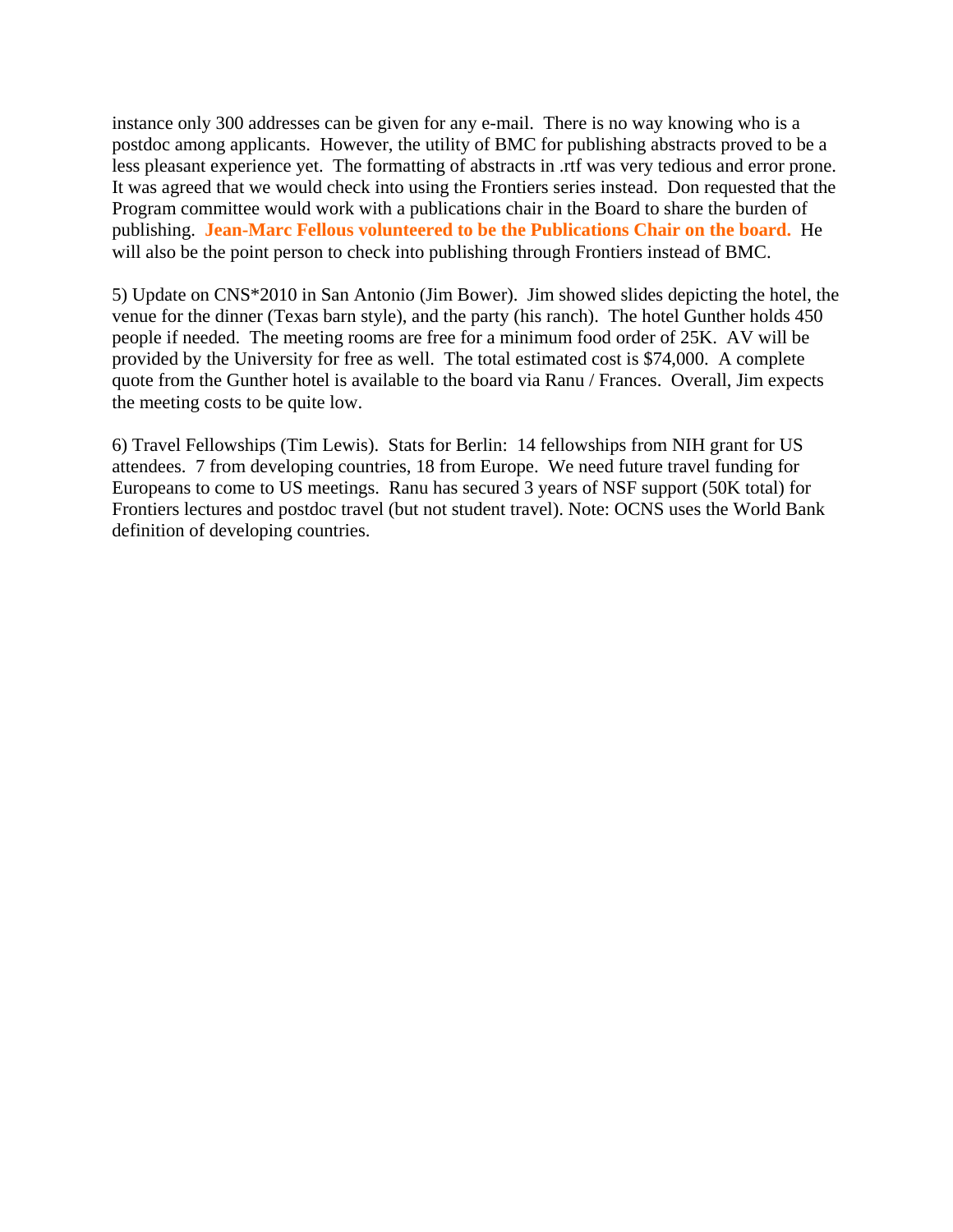Meeting 3: 12:00-1:00 p.m. July 21, 2009, Berlin, Germany

1) Attendance

Ranu Jung (Arizona State U., USA), President Klaus Obermmayer, (TU Berlin, Germany), Vice-President Europe Dieter Jaeger (Emory U., USA), Vice-President Frances Skinner (Toronto W. Res. Inst., Canada), Treasurer Frances Chance (UC Irvine, USA) Jean-Marc Fellous (U. of Arizona, USA) Tim Lewis (UC Davis, USA) Ingo Bojak (Radboud University Nijmegen Medical Centre) Lars Schwabe (U Rostock, Germany) Erik Fransen (Royal Inst. of Technol, Sweden) Carmen Canavier (LSU, New Orleans, USA) Nathan Schultheiss (Emory University, Atlanta, USA), postdoc representative

Brian Mulloney (UC Davis, USA)

Absent

Don Johnson (Rice U, USA), Program Chair Alex Dimitrov (Montana State U, USA) Astrid Prinz (Emory U, USA) (program committee was meeting in parallel)

Sophie Deneve, (ENS, France) Leslie Kay (U Chicago, USA) Tay Netoff (U Minnesota, USA) Patrick Roberts (Oregon Health and Science U) Jonathan Rubin (U Pittsburgh, USA) Emilio Salinas (Wake Forest U, USA) Charles Wilson (UTSA, USA)

2) Poster Awards: This year poster awards were sponsored by INNS. It is unclear whether this tradition will continue.

3) Springer NeuroNetwork. **Nathan Schultheiss volunteered into looking how OCNS might participate and to e-mail a proposal to the board for an e-mail vote.**

4) Tutorials (Udo). The tutorials sessions in Berlin were deemed a success. The only snafu was the last minute cancellation by Stephen Schiff to hold his tutorial. **People who signed up**